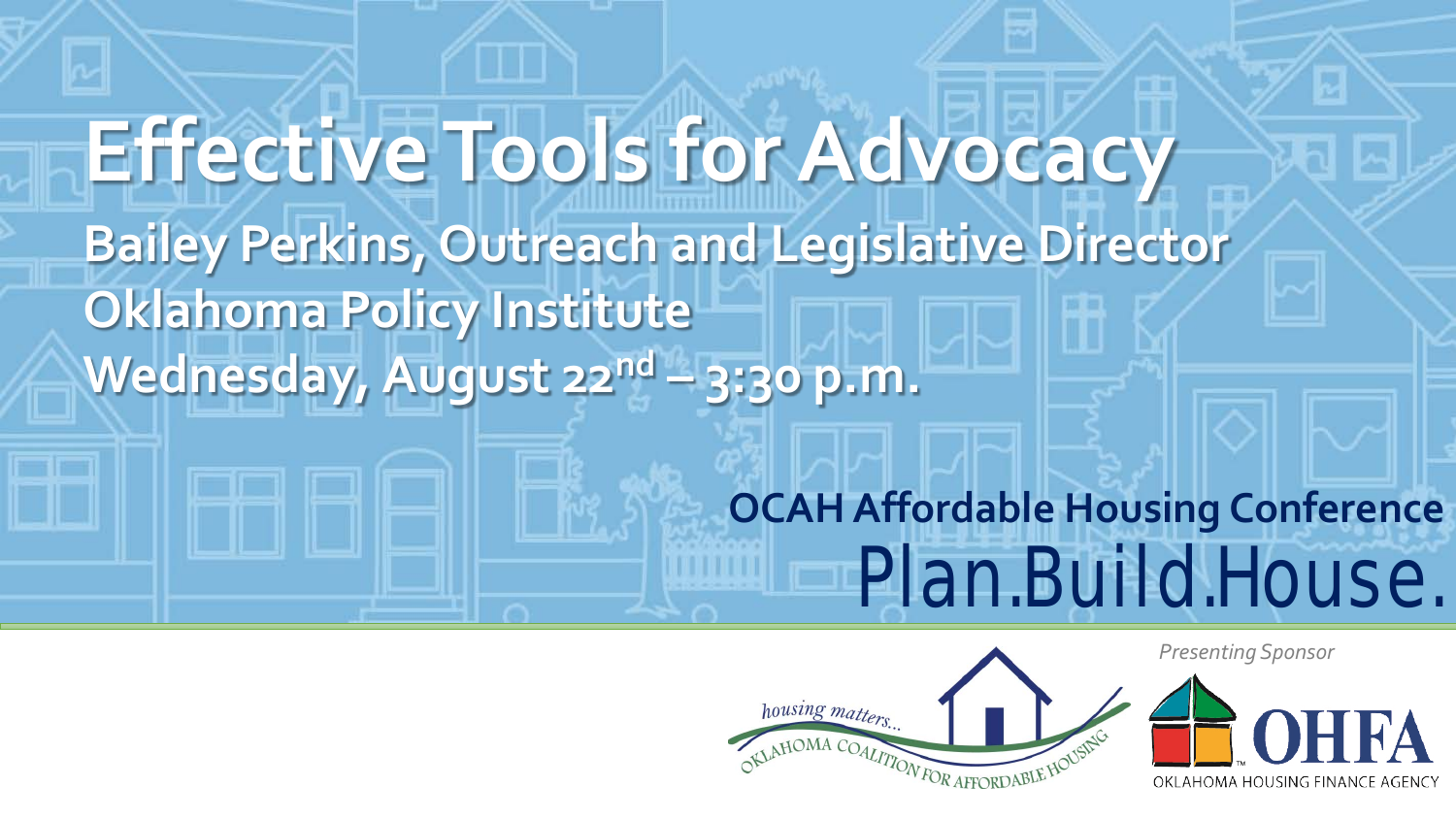## WHO WE ARE



**A non-partisan, independent, and 501(c)(3) status, policy think-tank that launched in early 2008** 

**Promote adequate, fair, and fiscally responsible funding of public services and expanded opportunity for all Oklahomans by providing timely and credible information, analysis, and ideas**

**Funded by grants from national and local foundations, individuals, organizations, and businesses. (So, we are NOT funded with tax dollars)** 

**Provide staffing & administrative support for Together Oklahoma (a grassroots, tax & budget coalition)**

**OK Policy = Information & Ideas Together OK = Involvement** 



**OCAH Affordable Housing Conference** Plan.Build.House.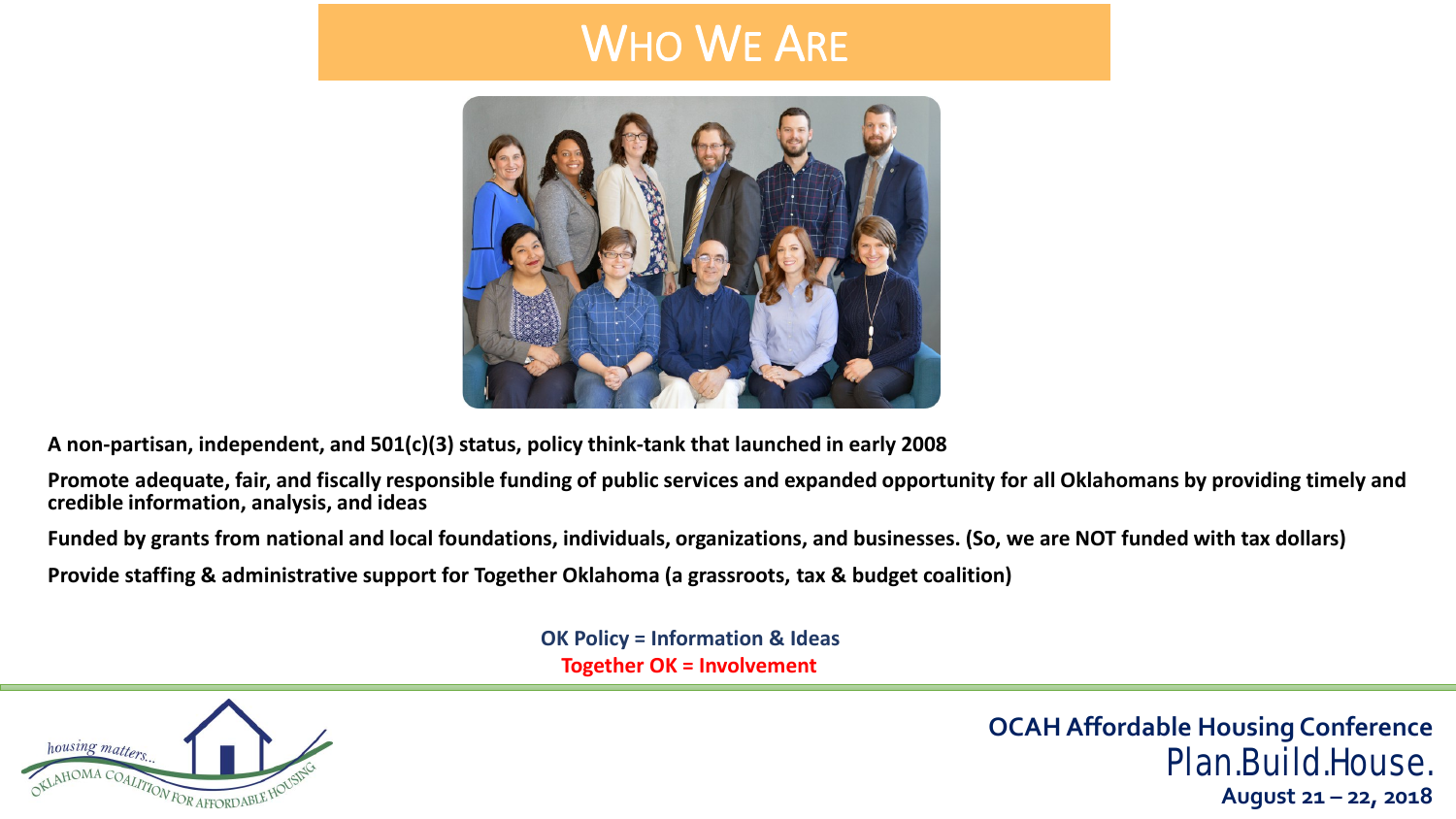# WHO I AM



A native of Lawton, **Bailey Perkins** is the **Outreach and Legislative Director** for the Oklahoma Policy Institute. As Outreach & Legislative Director, she represents OK Policy at the State Capitol during the legislative session and works with advocacy groups and coalitions in the Oklahoma City area to help advance OK Policy's agenda for broad-based prosperity. Prior to OK Policy, Bailey spent two years as a state policy fellow through the Center on Budget and Policy Priorities. Through Arkansas Advocates for Children and Families, she researched, analyzed and advocated for education and fiscal policies that benefit low to moderate income families.

Bailey earned a bachelor's degree in political science and history as a Clara Luper Full Tuition Scholar from Oklahoma City University, and a Master of Public Administration degree from the University of Oklahoma. She is a founding Co-Director of New Leaders Council Oklahoma, serves on the board of directors for the Oklahoma Women's Coalition, and is a member of YNPN of Oklahoma City. Bailey is also the connections (or civic engagement) chair for the Sigma Sigma Omega Chapter of Alpha Kappa Alpha Sorority, Inc., and a Class XIII member of Leadership Oklahoma City's LOYAL (Linking Oklahoma's Young Adult Leaders) program.

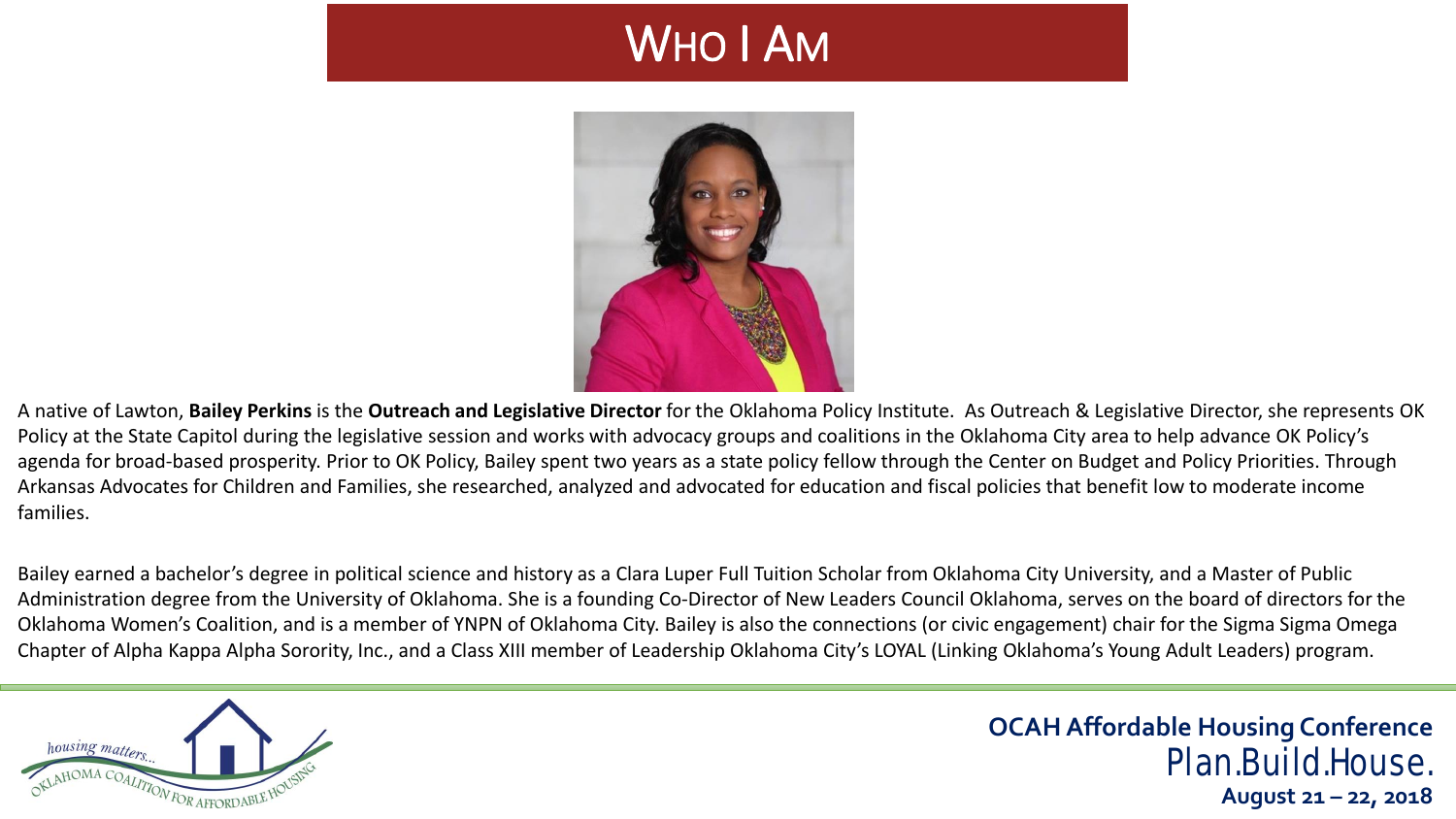## WHY I CARE?





**OCAH Affordable Housing Conference** Plan.Build.House.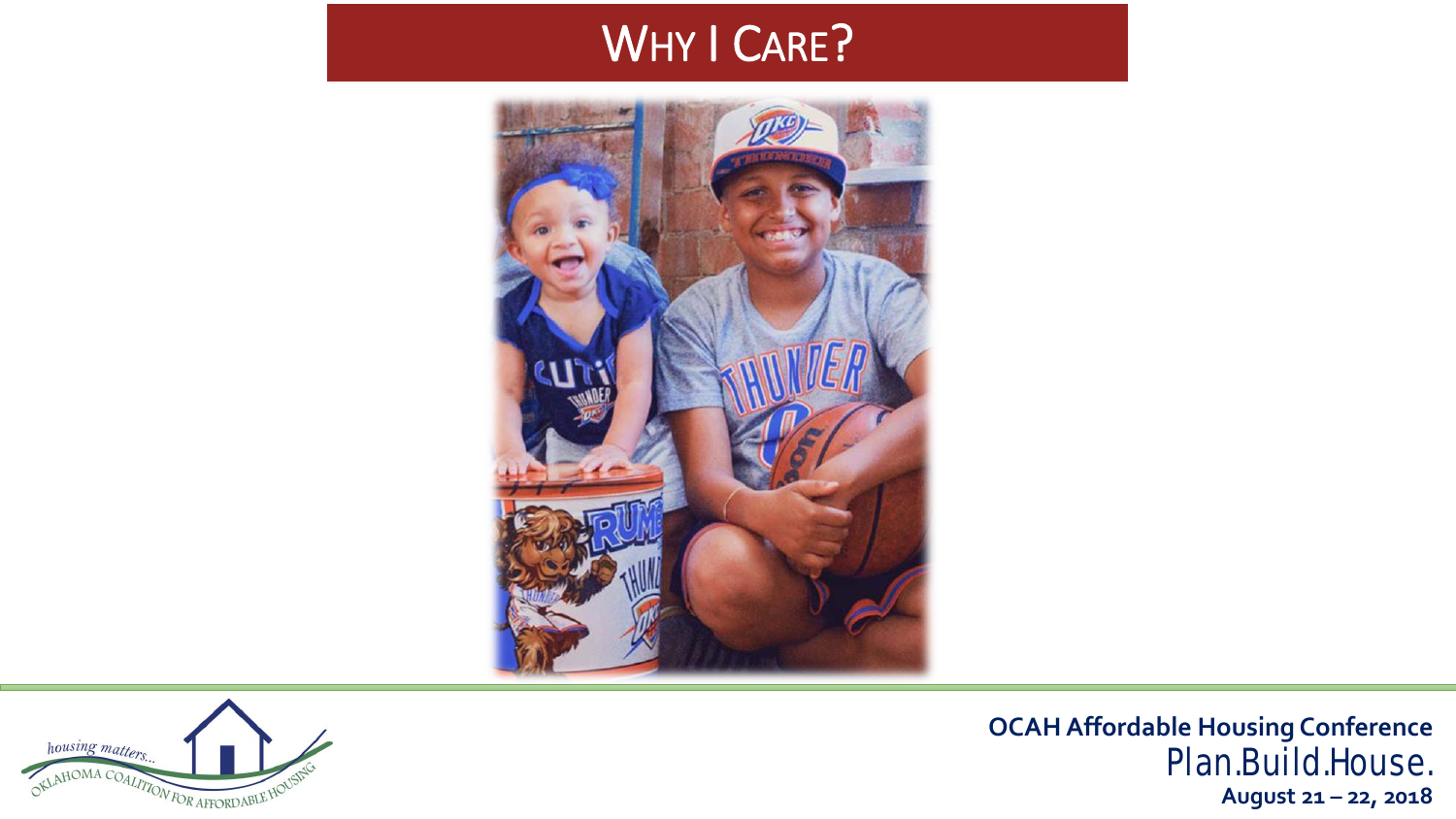#### ADVOCACY REQUIRES

**Knowing the Players Knowing the Process Knowing the Issues Knowing the Plan** 



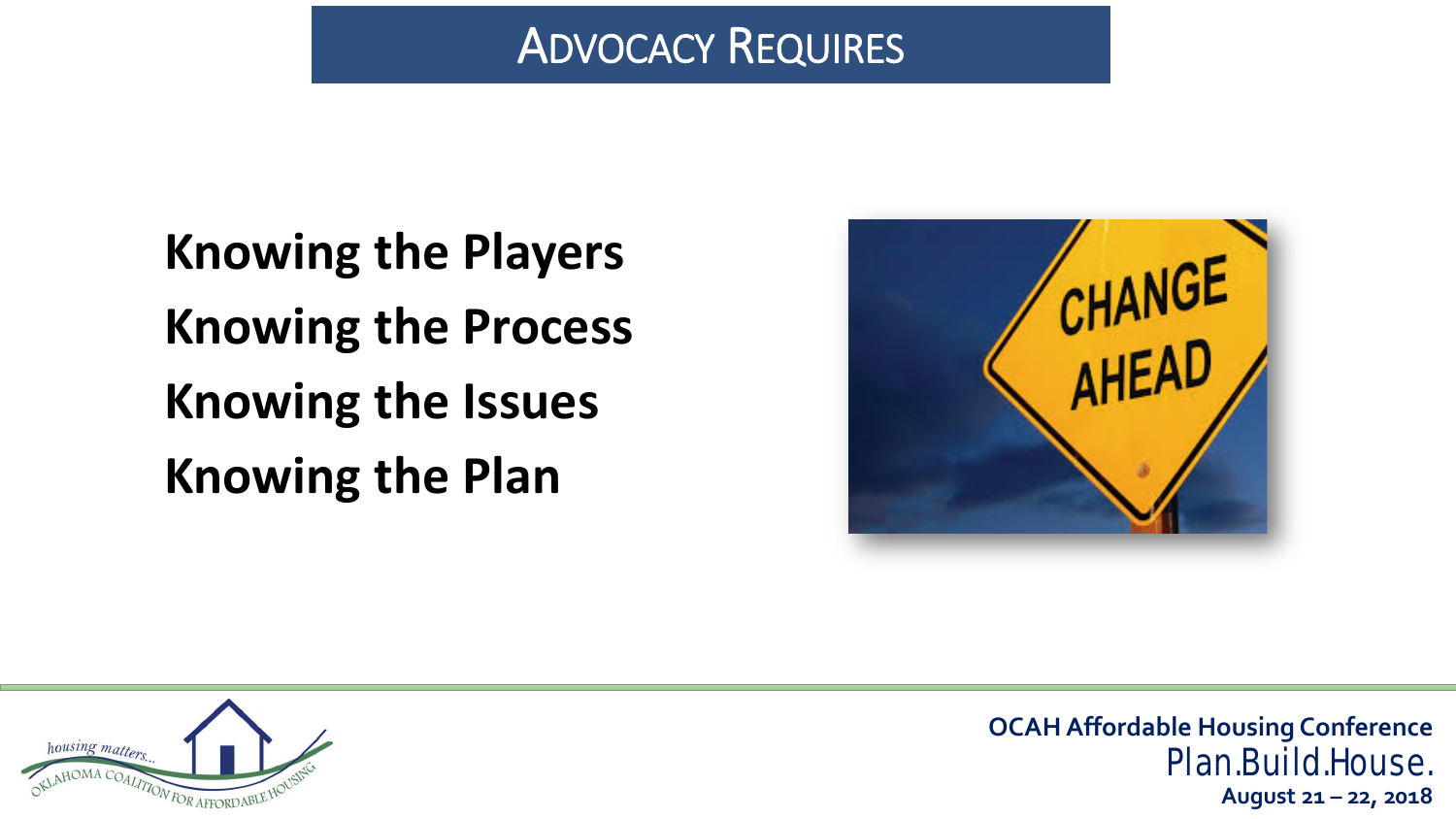**"Powermapping" & knowing what matters most to decision makers Statewide and legislative leaders**

**Governor's cabinet**

**Republican and Democratic Leadership** 

**Committee Chairs** 

**Issue Supporters – assessing what they bring to the table**

**Issue Opponents – assessing what they bring to the table** 

**Influencers of Statewide and legislative leaders**

Source to identify leaders: [OK Policy Legislative Primer](https://okpolicy.org/resources/2018-oklahoma-legislative-primer/) 

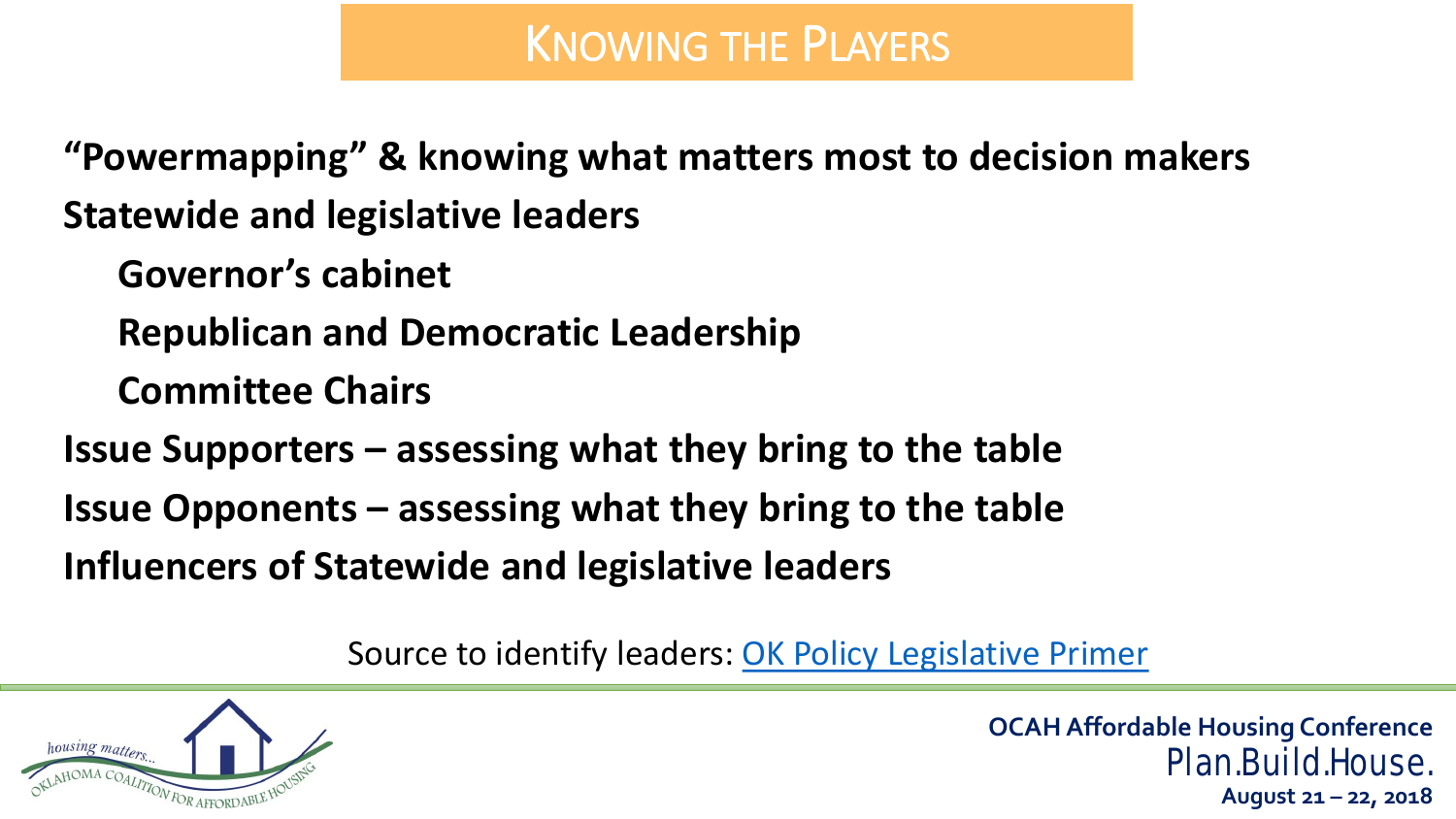#### KNOWING THE PROCESS





**OCAH Affordable Housing Conference** Plan.Build.House.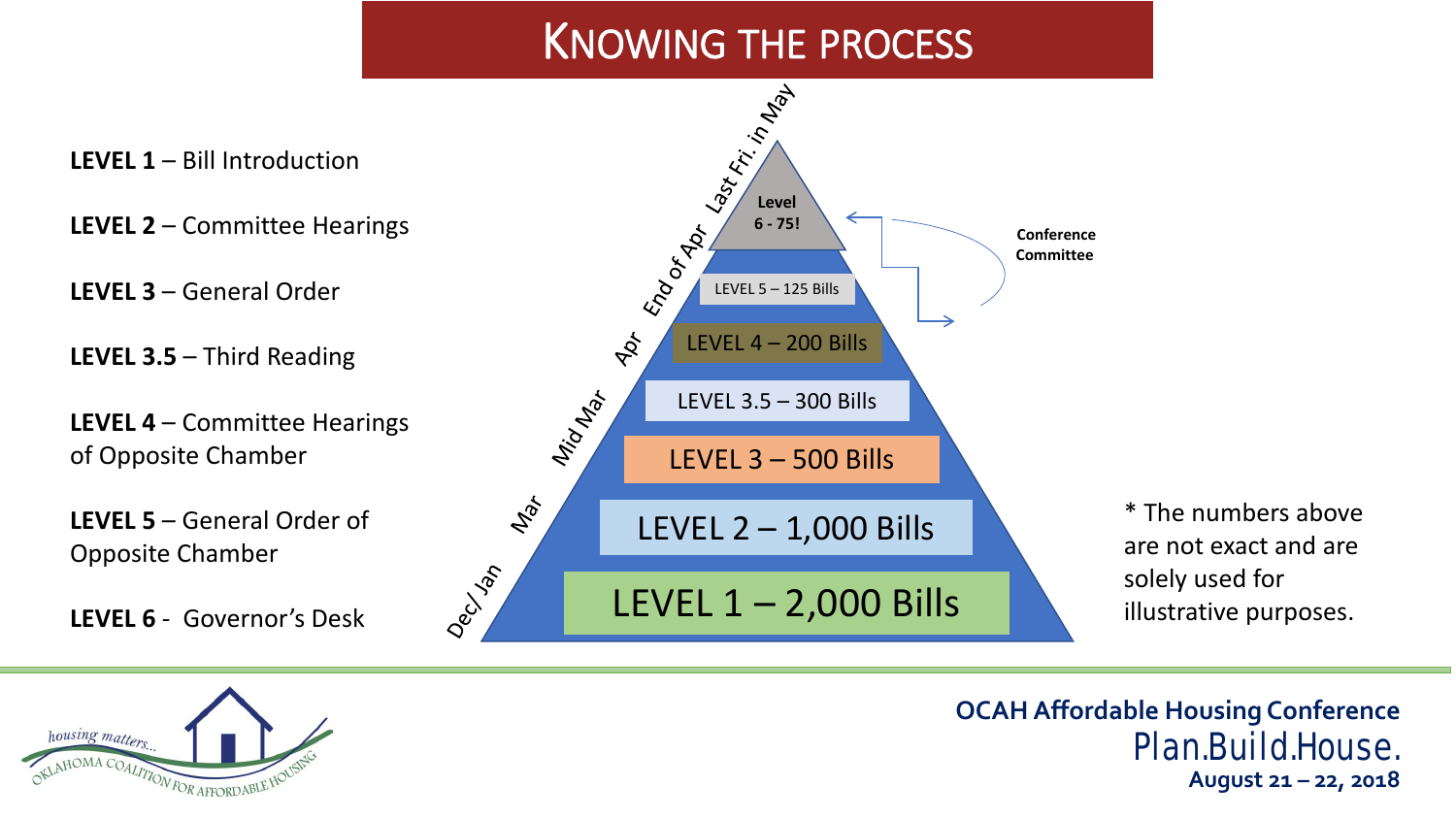**Accurate, digestible and effective messages that connect to a shared value** 

**"Elevator Speech"** 

**Leaving literature is necessary** 

**Short (no more than 2 pages)**

**Easy to read (bullet points)**

**Clear ask, sourcing and contact info**

**It's okay to not know and return with info** 

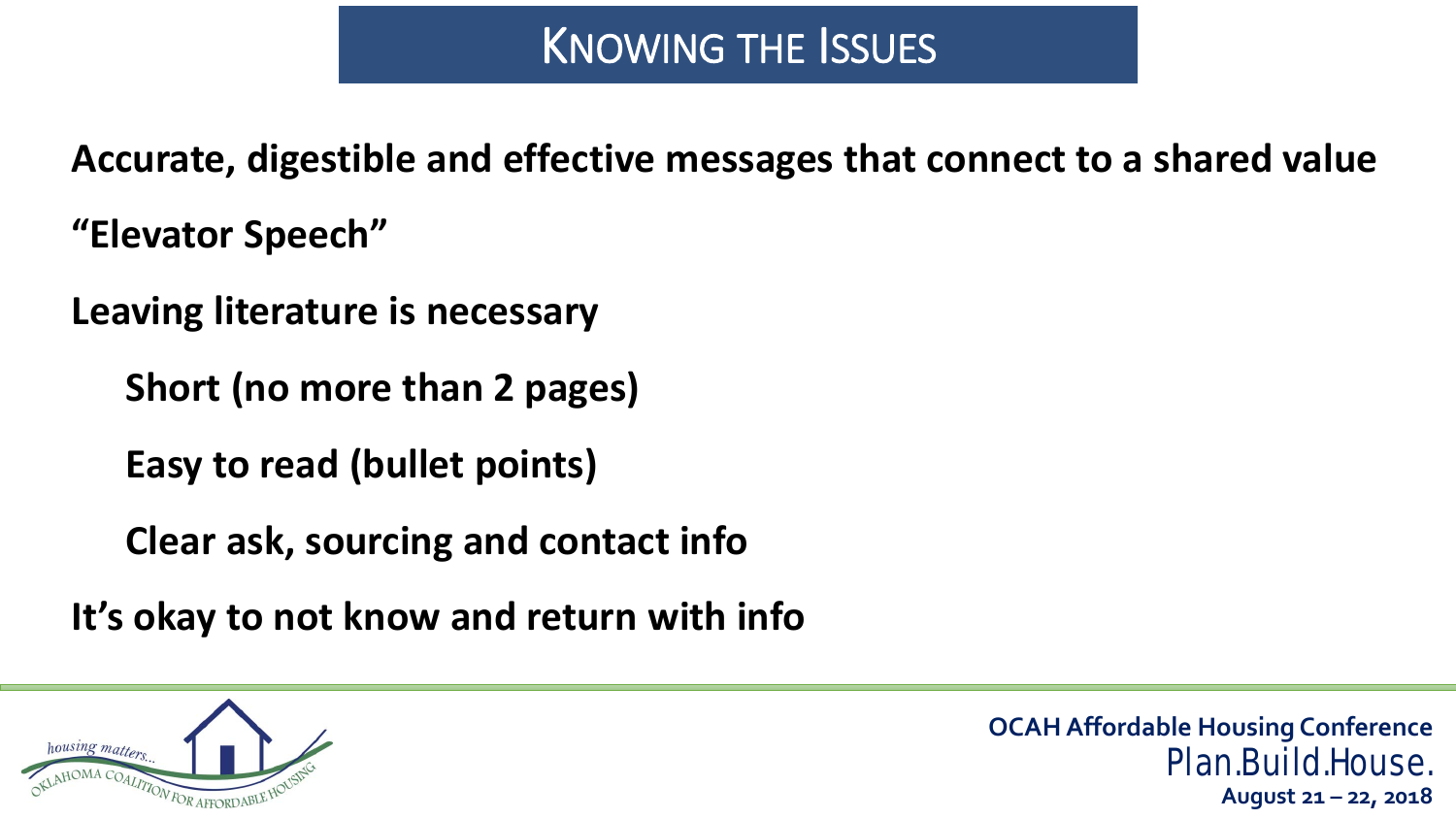# KNOWING THE PLAN

**How will you get the attention of a decision maker to move or stop an issue?** 

**In Office Visits Writing – Email or Traditional Letters Phone Calls "Pull off of the Floor" Social Media** 

**Start Early & Articulate the Goal/Ask** 

**Use the Right Mediums, the Right Tone, and the Right Voices** 

**Build a Timeline and Assess Resources Needed to Move the Issue** 

**Set Engagement Goals** 

**Document and Evaluate Progress – Know What "Success" Means** 

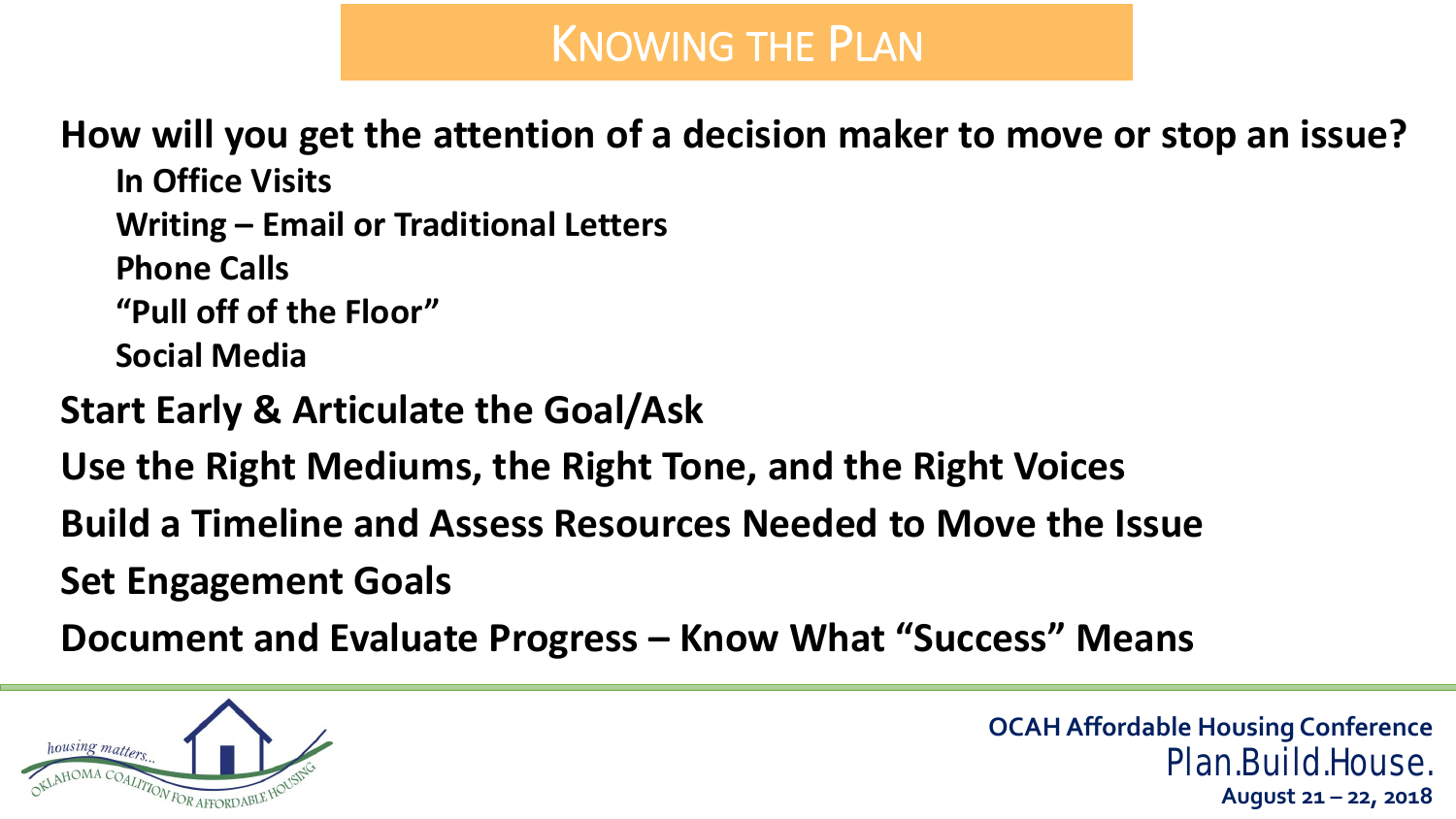## CAPITOL TIPS

- **Get Familiar with the Capitol Building & Parking**
- **Build Relationship with Decision Makers, Partners, and other Advocates Prior to Making an Ask**
- **Respect Legislative / Executive Assistants**
- **Prepare Your Elevator Speech**
- **Send Follow Up / Thank You Note or Email**
- **"No Permanent Friends, No Permanent Enemies"**
- **Follow Reporters, Trusted Advocacy Groups, and Hashtags Like #okleg & #oklaed**

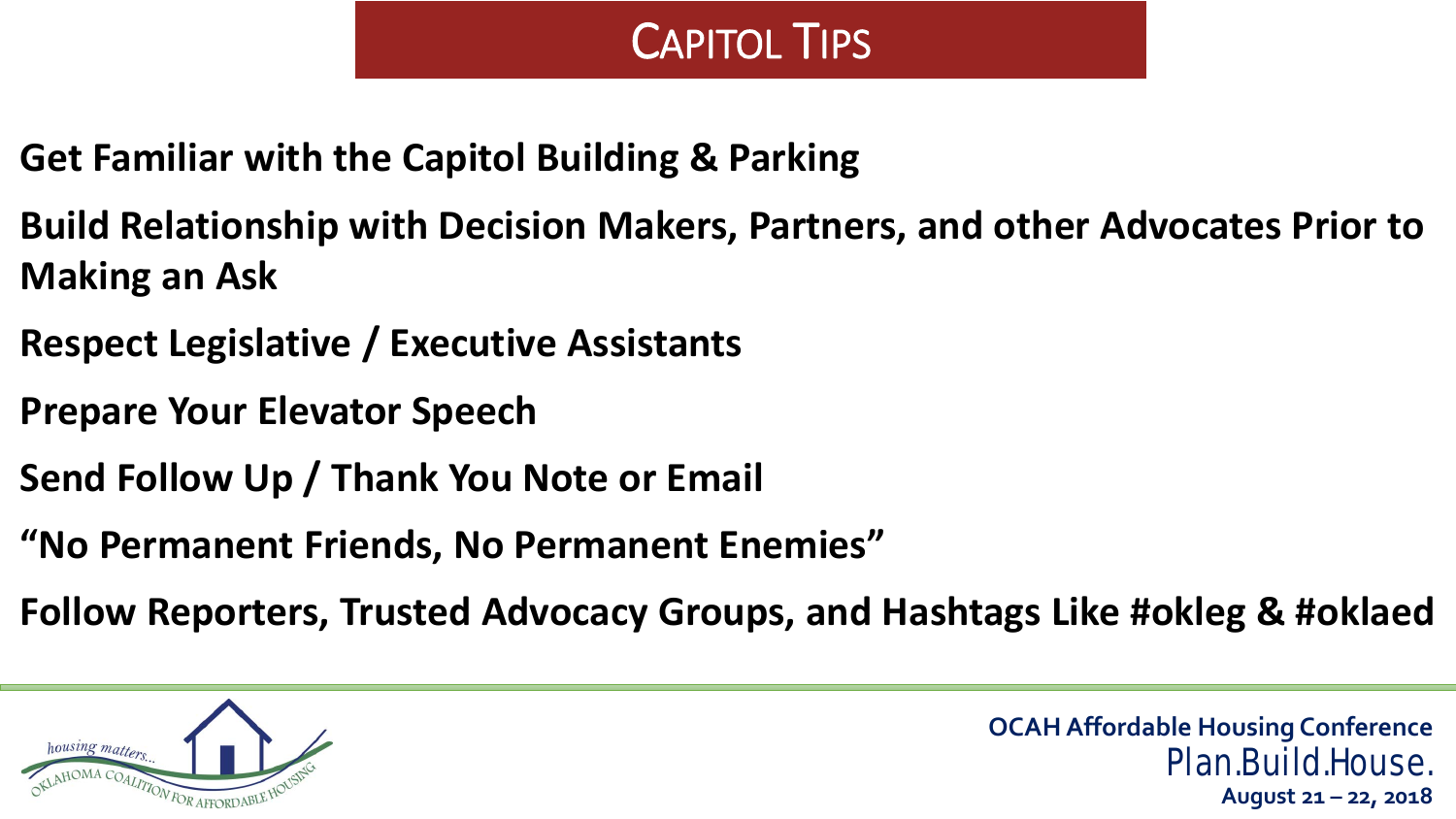# HELPFUL RESOURCES

- **The Online Budget Guide, CountySTATS Data App, Bill Tracker, the OK Policy Blog, and more at [www.okpolicy.org](http://www.okpolicy.org/)**
- **Together Oklahoma: [www.togetherok.org](http://www.togetherok.org/)**
	- o **Advocacy tips & how to talk to your legislators**
- **Oklahoma Legislature Home Page: [www.oklegislature.gov](http://www.oklegislature.gov/)**
	- o **Link to House and Senate Homepages**
	- o **Check Legislation – status, wording, intent, etc**
	- o **Search OK Statutes and Constitution**
- **State Homepage: [www.ok.gov](http://www.ok.gov/)**
- **OAEC Oklahoma Legislature Mobile App: [www.oaec.coop/legislative\\_center/?page=legislativepromo](http://www.oaec.coop/legislative_center/?page=legislativepromo) or search for "OAEC 56" in your mobile app store**